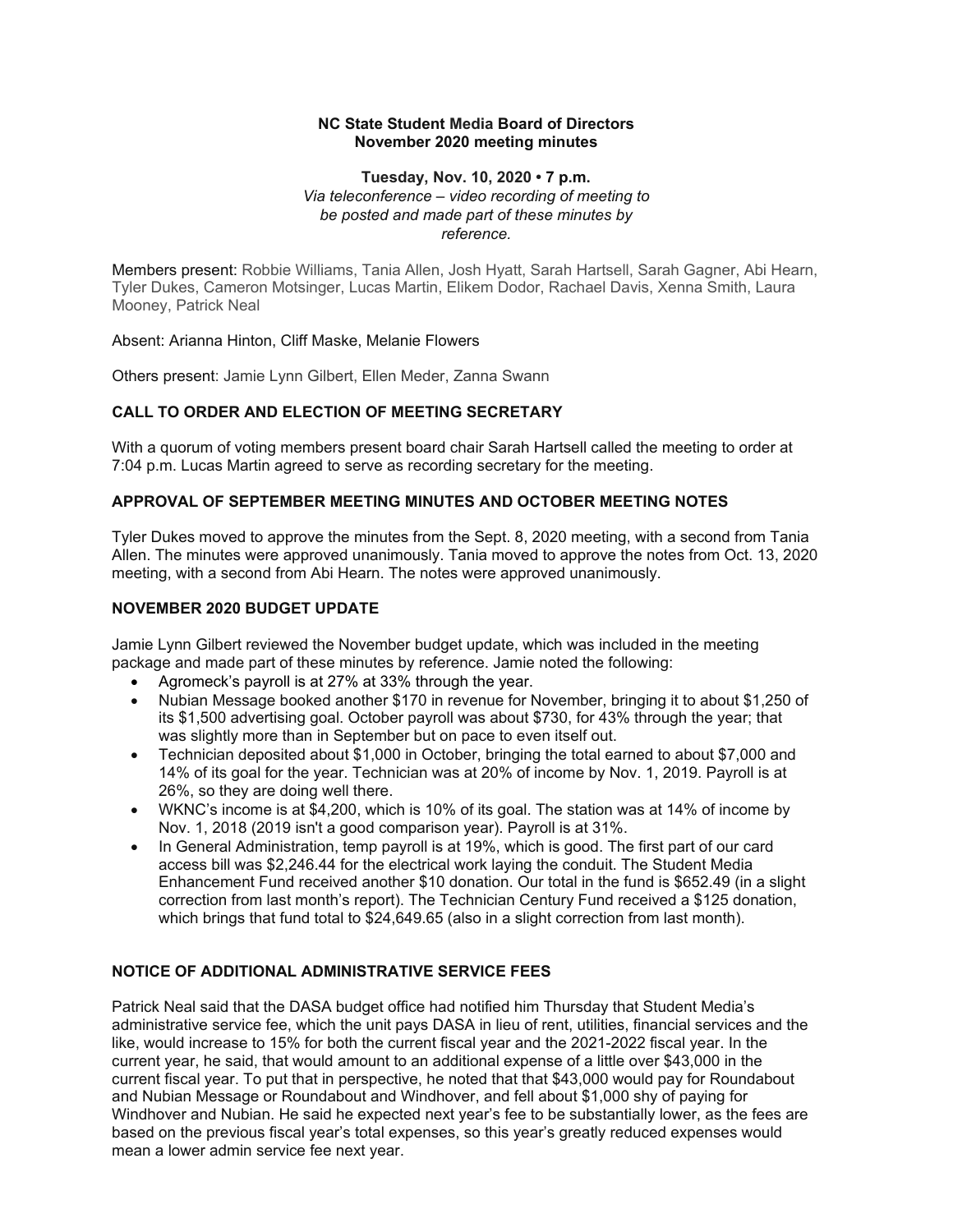Patrick said this increase was being levied to help fill a funding hole at University Housing, DASA's largest unit, and should allow Housing to avoid employee furloughs like the ones implemented at Dining, Transportation, Athletics and others. He said it would be assessed across the division for all units receiving student activity fee funds and noted that it would likely be a far greater hardship for some of them than for Student Media, which has a relatively large cash reserve. He said units receiving state funding would pay their share through different avenues, most notably the loss of lapsed salary funds. Patrick said that while a large, unbudgeted expense was never welcome news, he applauded DASA for doing what was necessary to protect its employees.

 Patrick said that he didn't believe this charge should affect any media organization's current plans. He urged them to continue practicing frugality wherever possible, but beyond that to disregard the charge in making decisions for the future, including whether or not Technician or Nubian Message resumed their print editions in the spring. In the latter case specifically, he encouraged the editors to postpone their print decision as long as possible given the worsening trajectory of the pandemic.

 A short discussion ensued. Ellen Meder asked for clarification as to whether the \$43,000 charge was for both this year and next; Patrick and Jamie said that it was just for this year, and that next year's charge was currently projected at a little over \$33,000, though Patrick said that was based on current budgeted expenditures. He said he believed the actual charge would come in at less than that next year.

 Tyler asked whether Student Media would be receiving any additional services for this fee; Patrick confirmed that it would not. He followed up by noting that once units were able to ask for fee increases this would likely mean a fee increase for all students; Patrick said he didn't know that to be true but said it was probably a reasonable prediction.

 Ellen asked whether this plan assumed a true "worst-case scenario" for Housing. Patrick said that as far as he was aware, Housing was still planning to have 4,700 students return to residence halls for the spring for about half capacity, but he didn't know exactly what scenario DASA had used in arriving at its figure.

### **NSEMC CONFERENCE RECAP**

 Laura Mooney and Jamie gave a brief recap of the National Student Electronic Media Convention, which was held virtually Oct. 28-30. Laura said five of their staff as well as Jamie, Patrick and Student Media IT Manager Doug Flowers attended, and all wrote up session summaries. Those summaries were included in the meeting package and are made part of these minutes by reference. Jamie said the virtual conference was \$100 per organization regardless of the number of attendees, so she felt eight attendees for \$100 was a great investment.

Patrick noted that Jamie won College Broadcasters, Inc.'s first-ever Excellence in Advising award.

### **REPORT ADDENDA**

 Organization reports were included in the meeting package and are made part of these minutes by reference. Addenda to those written reports included the following:

- • Cameron Motsinger said Agromeck had just submitted pages for its second deadline last night (Monday, Nov. 9) and that she expected them to be sent back by Friday, Nov. 13. Otherwise, she said the yearbook staff had decided to schedule a second week of senior portraits on campus, but that they were taking a "wait and see" approach with regard to scheduling portraits for the spring.
- • Lucas offered a slight correction to his written report, noting that the \$20,057 sold year to date did, in fact, include recent election ads sold through the Flytedesk agency. He also said his team was in the process of selling for a printed housing guide to be published in January. Tyler asked if there was a contingency plan if the housing guide didn't pan out. Lucas and Patrick responded that the guide wasn't included in the budget, so if it did not "make" it would not put Student Media in any larger financial hole than it would be otherwise. In response to a question from Ellen, Lucas confirmed that the guide would be branded as an NC State Student Media product.
- • On behalf of Cliff Maske, Patrick said Cliff had asked him to pass along a word of clarification that the target completion date for Roundabout's website would be late December; Ellen said